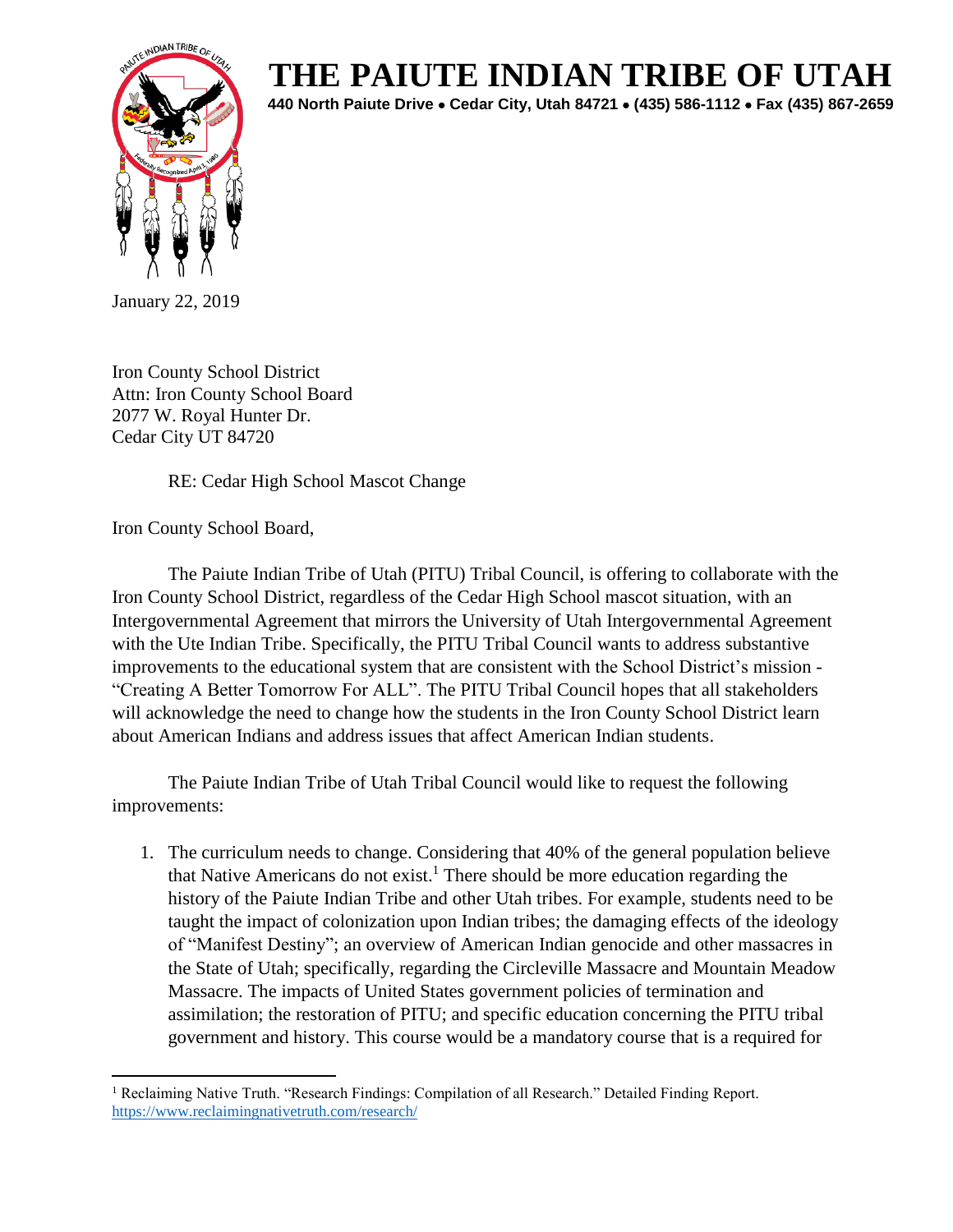all entering freshman or transfer students that is taught for credits and is a requirement to graduate from Cedar High School.

- 2. As far as institutional recommendations, the PITU Tribal Council recommends that the resources be increased, and structure be strengthened to help Native American students become successful. Statistically, Native Americans have a 76% graduation rate nationally for high school, compared to the national average of 84%.<sup>2</sup> The Paiute Indian Tribe of Utah has a high school graduation rate of 70%, which statistically lowers then the national average for Native Americans and lower than the State of Utah. The 70% that graduate high school will statistically not enroll in postsecondary education, 55% will attempt to enter the workforce. According to the recent publications by the State of Utah, Utah Graduation Rates by Race and Ethnicity, American Indians have gradually increased their graduation rate over the last five years. In 2013, 65% of American Indians graduated high school with their co-horts. In 2017, 74% graduate high school with their co-horts, that is a 9% increase overall in the State of Utah for American Indian High School Graduates. Iron County Graduation Rates for Cedar High School is 90%, but it does not break down the data by race.<sup>3</sup>
- 3. A strong emphasis on college education; especially because we know that our students are not entering post-secondary education at the rates of their peers. This could be achieved by better outreach to students that would provide opportunities for continuing education courses, AP Courses, free ACT Prep Courses, and having advisors mentor the students to include emphasis on secondary education. With a set aside for Native American students to tour local university campuses during their Junior/Senior Year.
- 4. Iron County School District needs to illustrate that they are willing to invest more funding for the Title VI program to fully meet the needs of the students and families that participation as outlined in the Office of Indian Education Regulations<sup>4</sup>. The current funding does not meet the needs of Native American students and has left the Paiute Indian Tribe of Utah to use our limited resources to fund the family activities every month at our building. If we did not have the Native Youth Program that is offered to all students that identify as Native American and the PITU Education Department, which is only able to assist PITU Tribal Members per the Code of Federal Regulations, we would not have been able to support Iron Counties Title VI Program in the capacity that we have done for the last three years. Working with Kevin Garret, the Director of Special Programs, has been meaningful, and we know from reviewing the Title VI Budget it is

 $\overline{\phantom{a}}$ 

<sup>&</sup>lt;sup>2</sup> National Center for Education Statistics. "Public High School Graduation Rates." The Condition of Education. [https://nces.ed.gov/programs/coe/indicator\\_coi.asp](https://nces.ed.gov/programs/coe/indicator_coi.asp)

<sup>&</sup>lt;sup>3</sup> Utah Graduation Rate by Race/Ethnicity, 2013-2017. [https://www.schools.utah.gov/file/d72ce1cd-](https://www.schools.utah.gov/file/d72ce1cd-7244-4496-bc6b-a2be9c63de8e)[7244-4496-bc6b-a2be9c63de8e](https://www.schools.utah.gov/file/d72ce1cd-7244-4496-bc6b-a2be9c63de8e)

<sup>4</sup> Office of Indian Education.<https://www2.ed.gov/about/offices/list/oese/oie/index.html>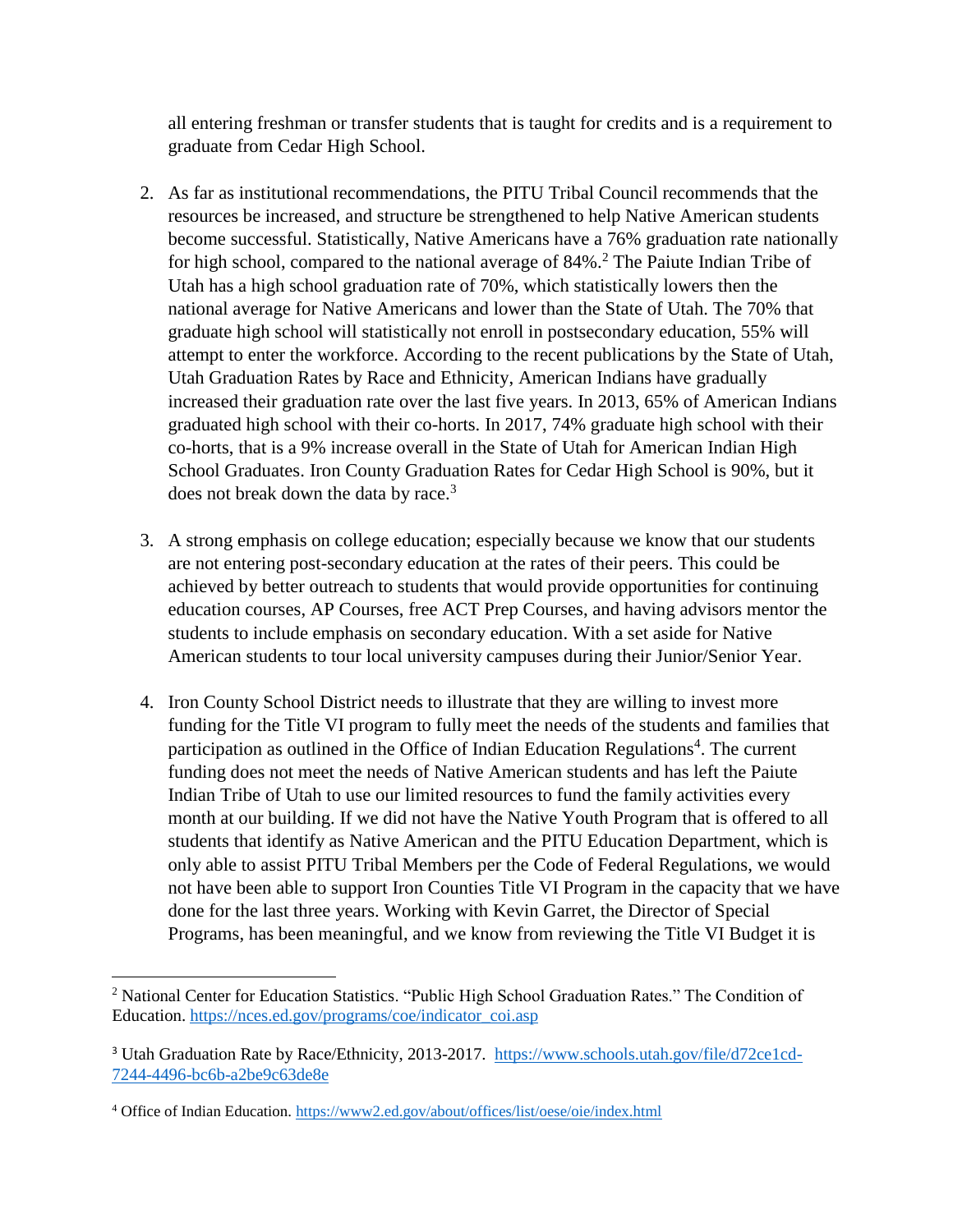very limited on how the funding can be expended. With more resources, we would be able to accomplish more meaningful interactions between the School District, Tribe, Parents, and Students by offering a program that is designed to meet all our needs. Collaborating with the Washington County School District Title VI Program to see how they establish their partnerships, not with just the tribe, but Dixie State would be beneficial for all because their program is one of the best the tribe has been able to partner with.

- 5. Iron County School District needs to promote diversity, which include promoting Black History, Hispanic Heritage, and Asian American Heritage months. Attending the Public Meetings has taught us that our education system is failing to include diversity of our students. If Iron County School District emphasized and promoted the various historical months, it would bring better knowledge for all.
- 6. Going through the process of the hearing and listening to students, it has come to our attention that we need to have a specific contact at the School District to report discrimination and bullying. This is because we are currently asking students to report student, teachers, and possible administrators to the high school administration. It doesn't give the students a layer of protection and proper due diligent needed to investigate such conduct. This is for the entire student body.
- 7. Creating an American Indian specialist position in the Superintendent's office. This would be helpful and would allow the Title VI Tutors to be placed under this position instead of the Special Education Program. It would also provide Native Americans with a liaison to advocate for their needs.
- 8. Establishing an ExOfficio Seat on the School Board to represent PITU interests. This seat would be a non-voting member but would be able to provide the School Board with meaningful collaboration and communication between the PITU Tribal Council and the Iron County School District.
- 9. Recruiting and retaining American Indian educators, so that Native American students are able to see educators that they self-identify with. The National Indian Education Association has a material including a resolution to Support for the establishment of a Native American Teacher Campaign.<sup>5</sup>
- 10. Finally, if the School Board elects to keep the current mascot, the PITU Tribal Council recommends that the narrative surrounding the alleged approval of the mascot by PITU be correctly told. In reality, the School District did not conduct meaningful consultation with the PITU Tribal Council when the Redmen name was selected. The circumstances

 $\overline{\phantom{a}}$ 

<sup>5</sup> The National Indian Education Association. [http://www.niea.org/2016/09/13/support-for-the-establishment-of](http://www.niea.org/2016/09/13/support-for-the-establishment-of-a-native-american-teacher-campaign-3/)[a-native-american-teacher-campaign-3/](http://www.niea.org/2016/09/13/support-for-the-establishment-of-a-native-american-teacher-campaign-3/)